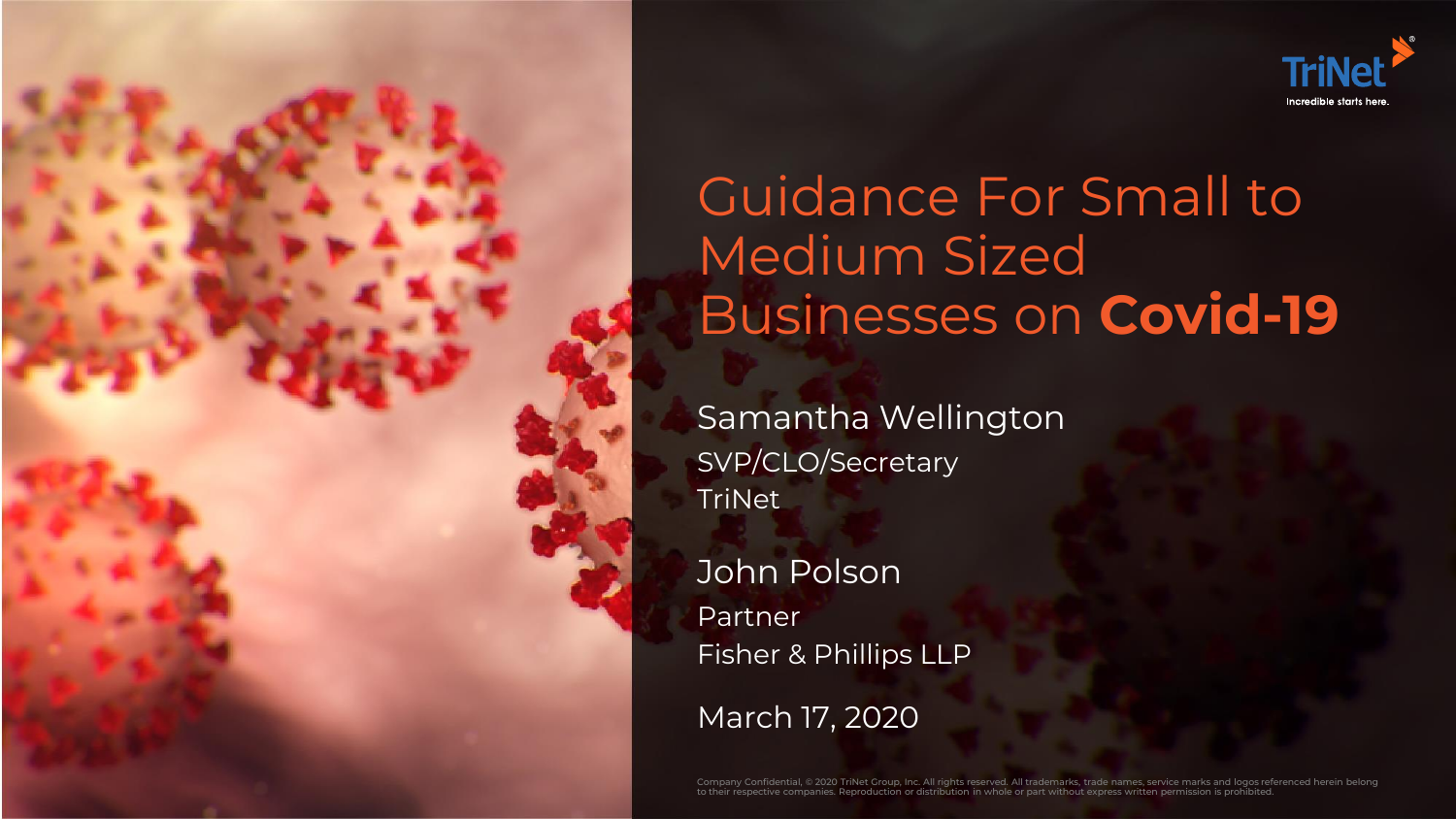This presentation is for educational purposes only. TriNet provides its clients with legally compliant HR guidance and best practices. TriNet does not provide legal, tax or accounting advice.

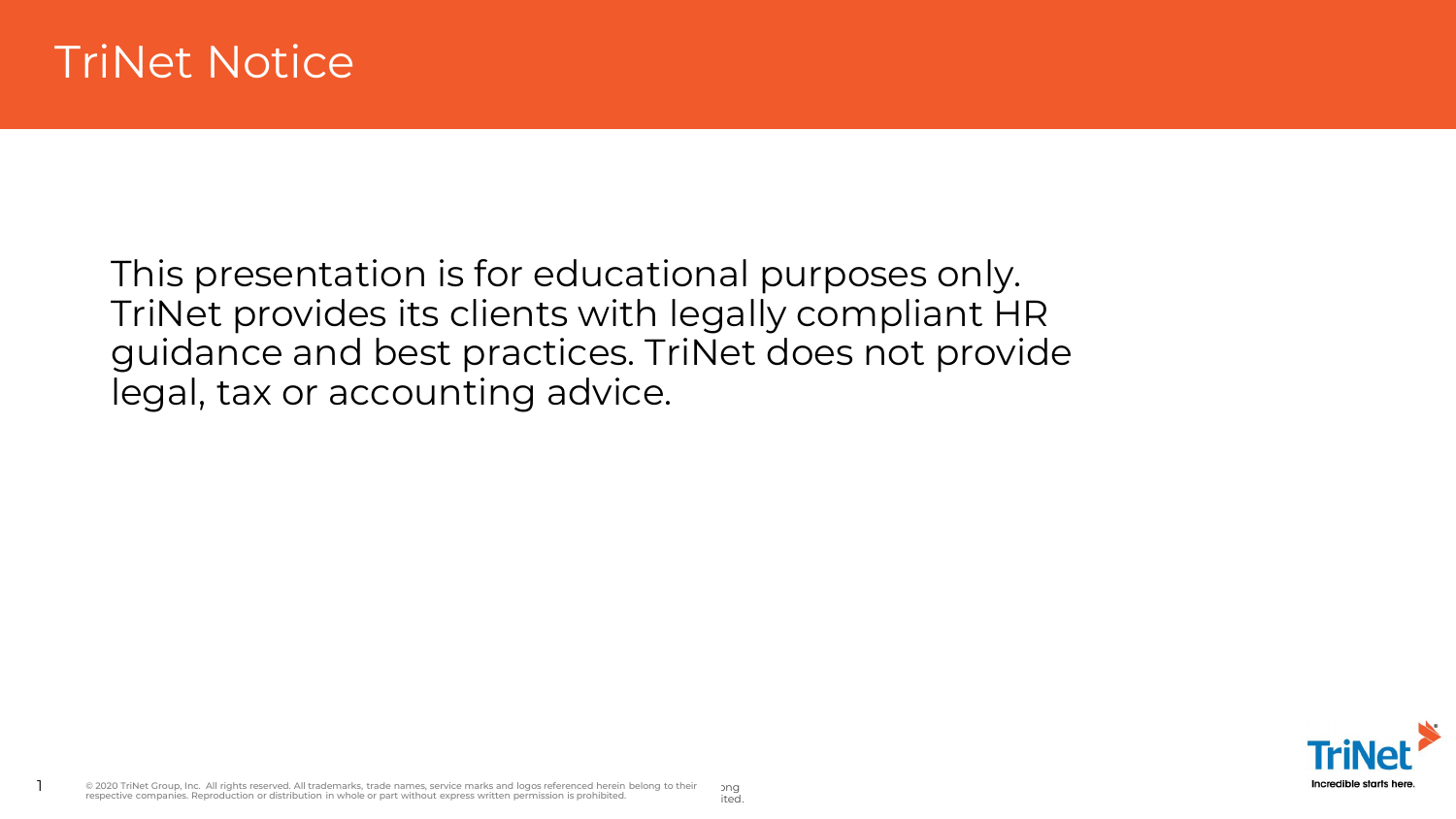# **What is The Coronavirus?**

- Coronaviruses are a family of viruses that can cause fever, respiratory problems, and sometimes gastrointestinal issues.
- The latest novel coronavirus is being labeled COVID-19.
- It spreads through coughs, sneezes, and surface contact.
- One person on average spreads it to two to three others.
- Good news a majority of infected individuals recover.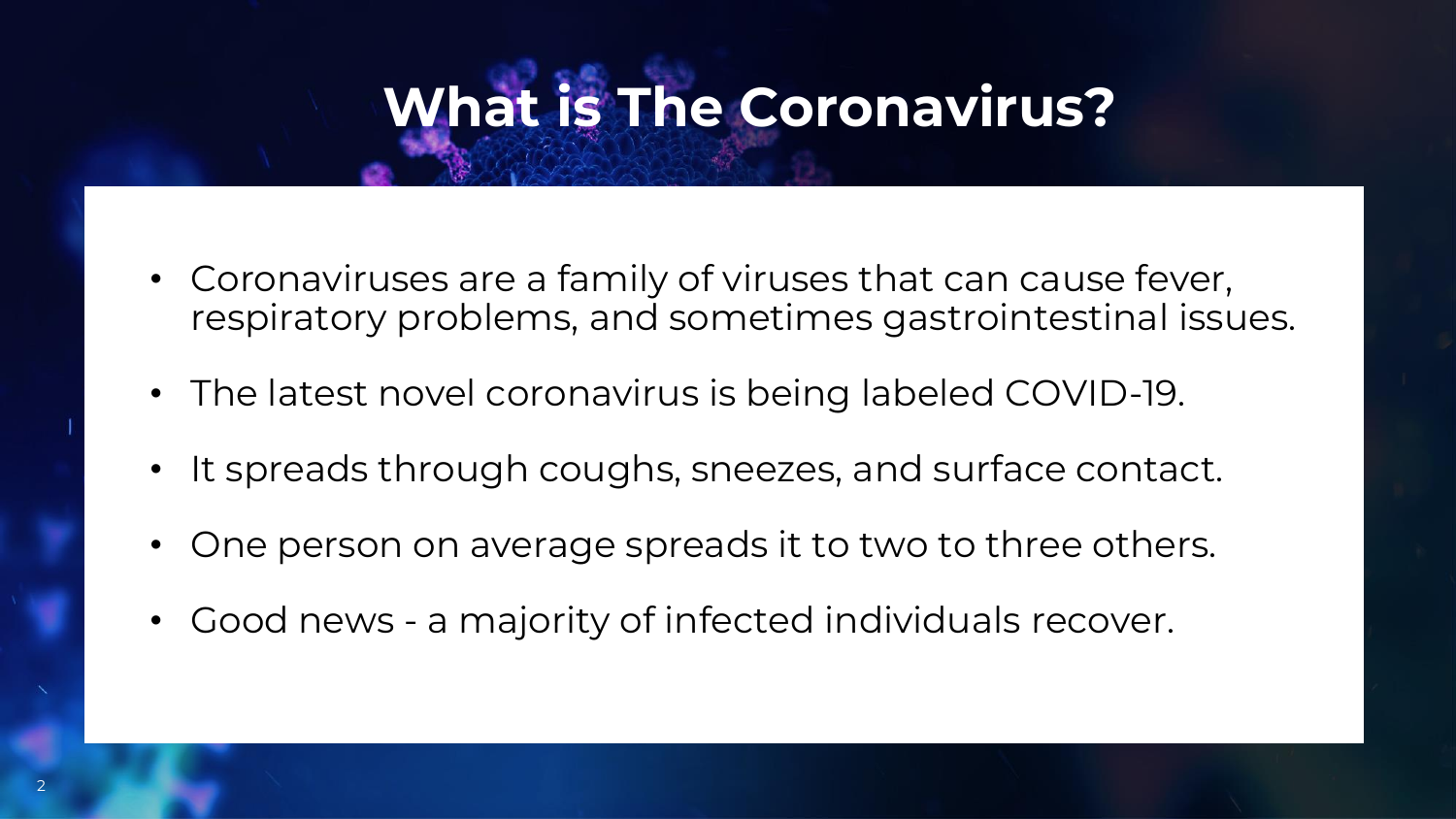# **What is The Coronavirus?**

- Over 5,243 cases in the United States and over 94 deaths.
- WHO declared a global pandemic on 3/1, the first since 2009 (H1N1 influenza).
- President instituted travel restrictions and declared national emergency on 3/13.
- States, cities and counties have also taken action, such as prohibiting large gatherings, with more to come.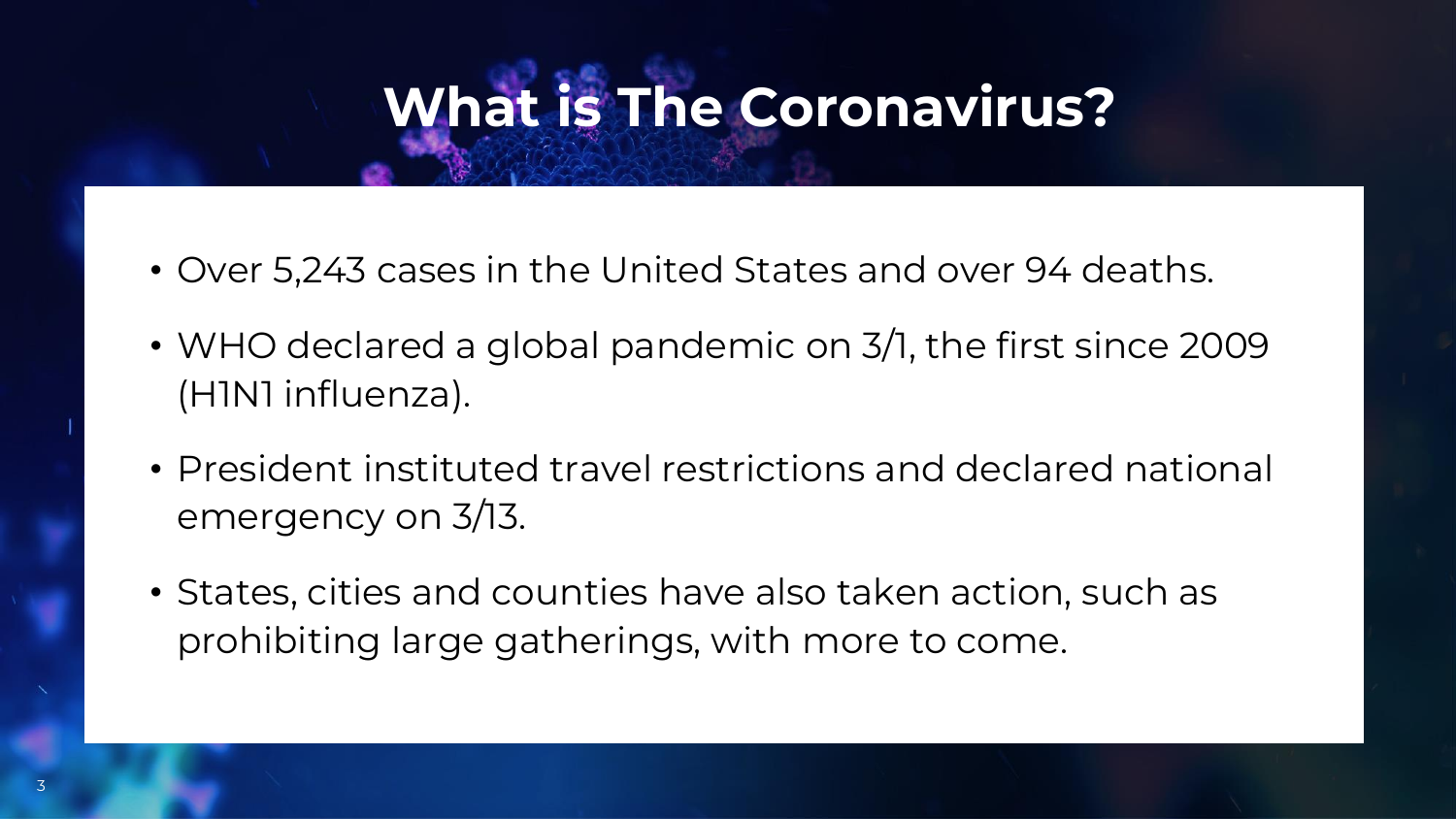# What Steps Should I Take Right Now?

#### Educate **employees** on

prevention steps such as handwashing and staying home when sick.

**Communicate regularly** with employees regarding company initiatives and reminders re: prevention.

#### **Allow employees to work from home** to the extent possible with support of a good WFH policy.

#### Increase custodial/sanitizing schedules if possible.

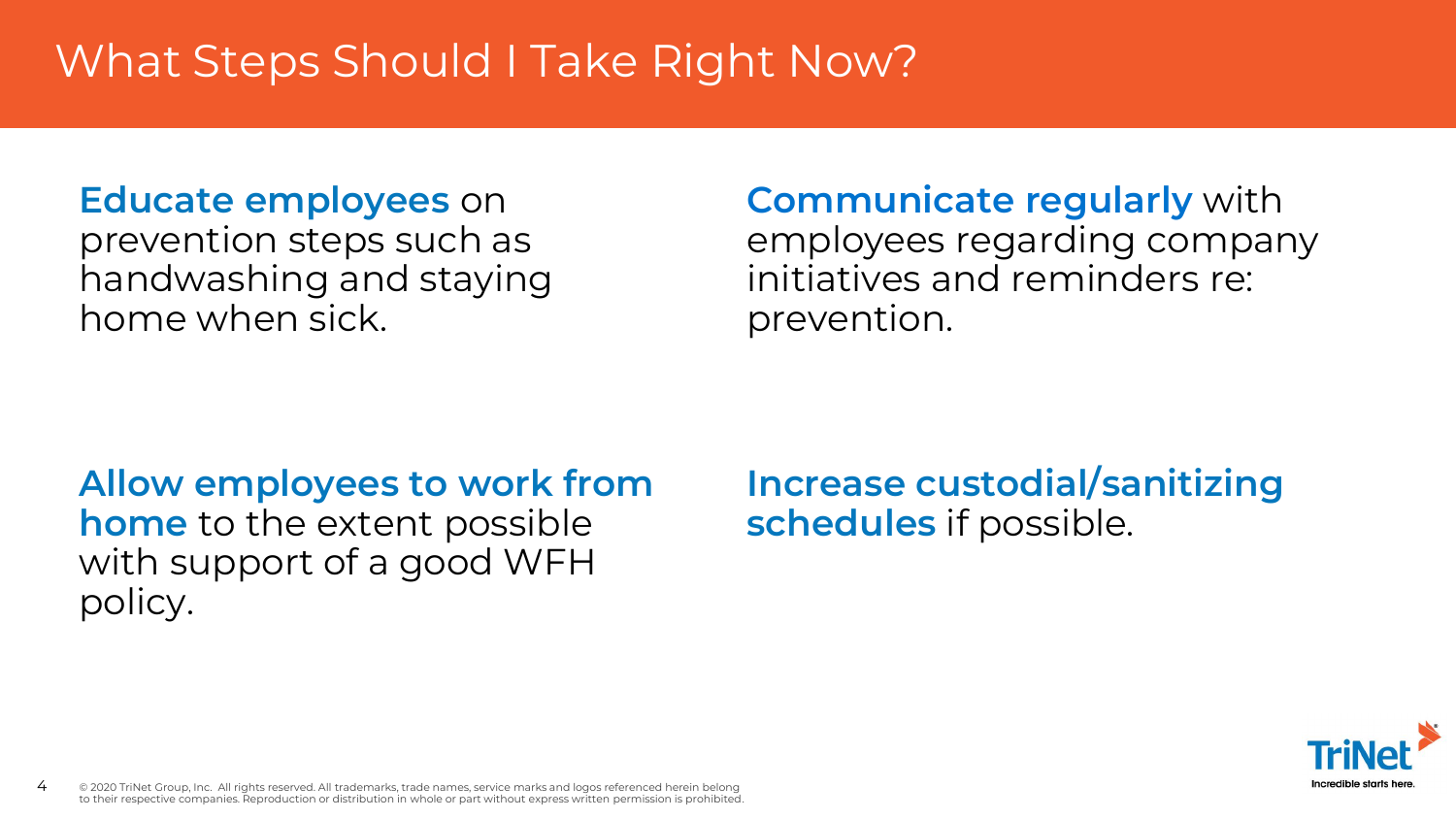# What Steps Should I Take Right Now?

Consider staggering employee starting and stopping times to minimize overcrowding in common areas.

#### Eliminate non-essential travel, or suspend all travel.

**Prepare** for temporary shutdowns and employee furloughs. **Follow updates** from CDC and TriNet as situation is fluid.

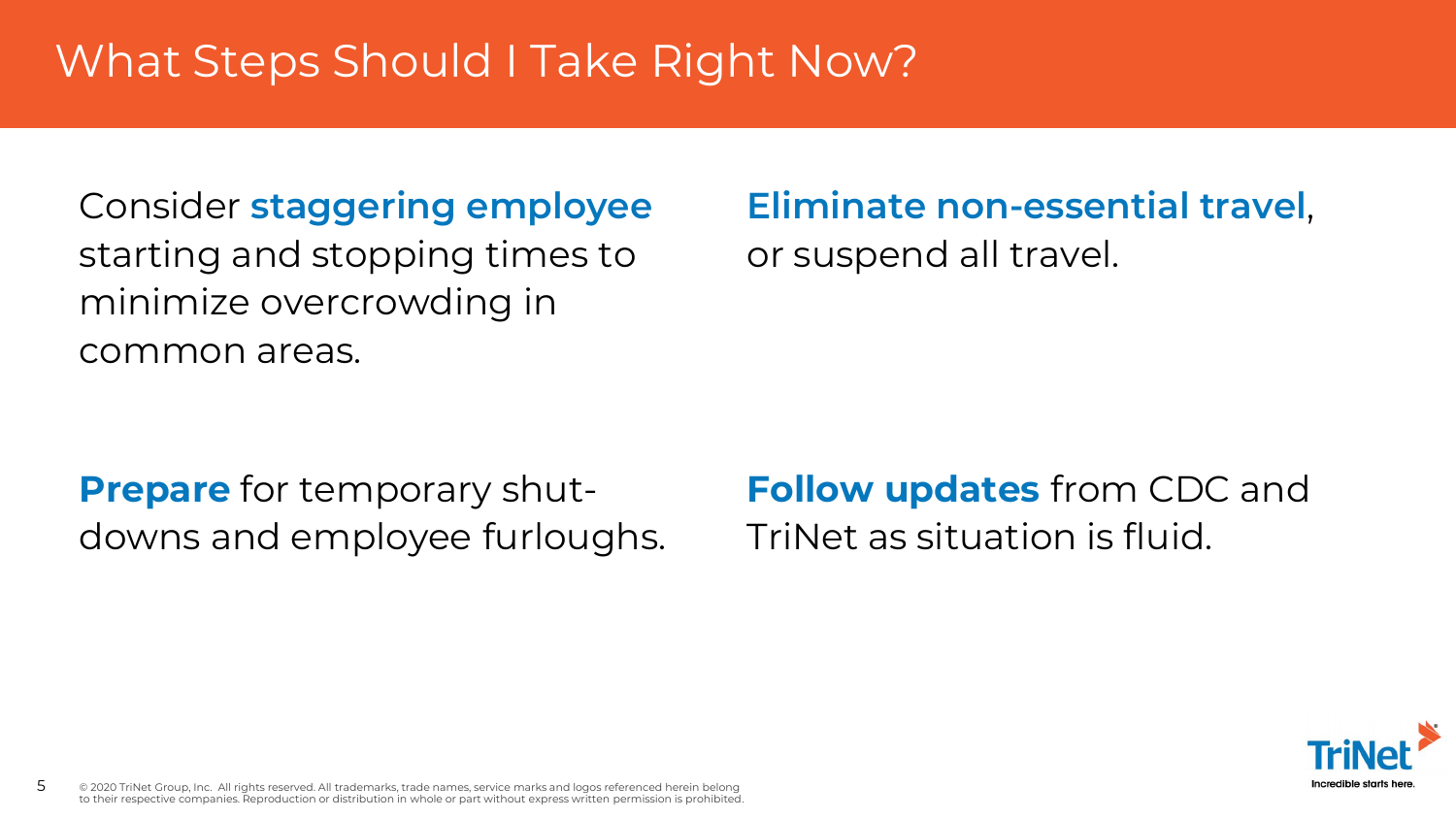### What is Government Doing to Help Businesses and Employees Survive This?

- Federal legislation pending:
	- Expanded FMLA coverage and emergency leave benefits.
	- Mandatory paid leave after an initial period of unpaid leave.
	- Emergency paid sick leave for illness and to quarantine.
	- Emergency unemployment insurance benefit funding.
	- Tax credits for paid sick and family leave payments.
- Also, SBA loan provisions and state level initiatives.

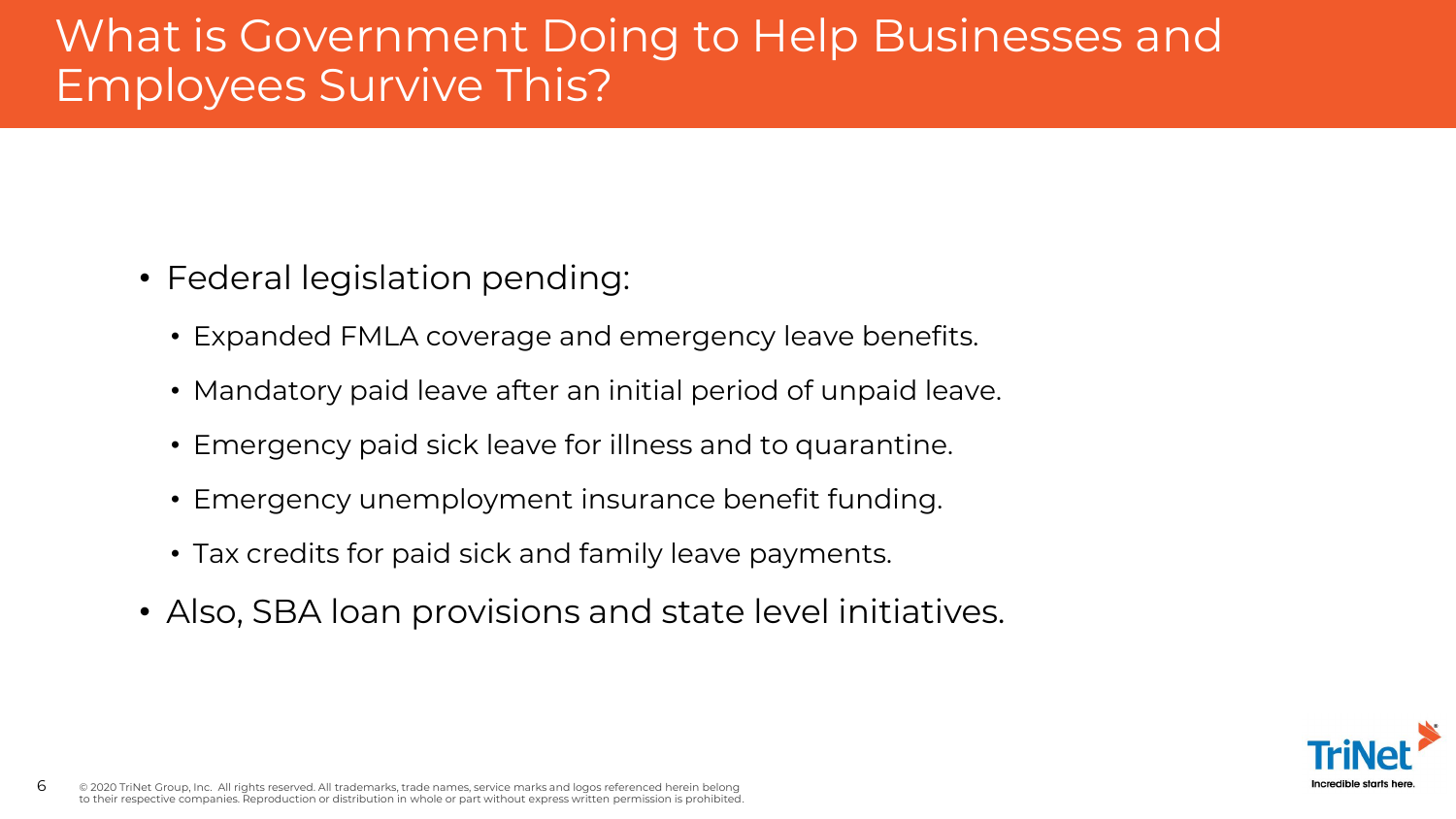# What Do I Do When an Employee Appears to be Sick?

- Tell employees with COVID-19 symptoms (respiratory symptoms or fever) to leave work and seek medical attention.
- You can tell them to get tested for COVID-19, however, testing availability has been a problem.
- You can ask them to get a doctor's note before they return, however, CDC has noted a concern with this.
- If they miss work for unknown reasons, you can ask them why they missed work.

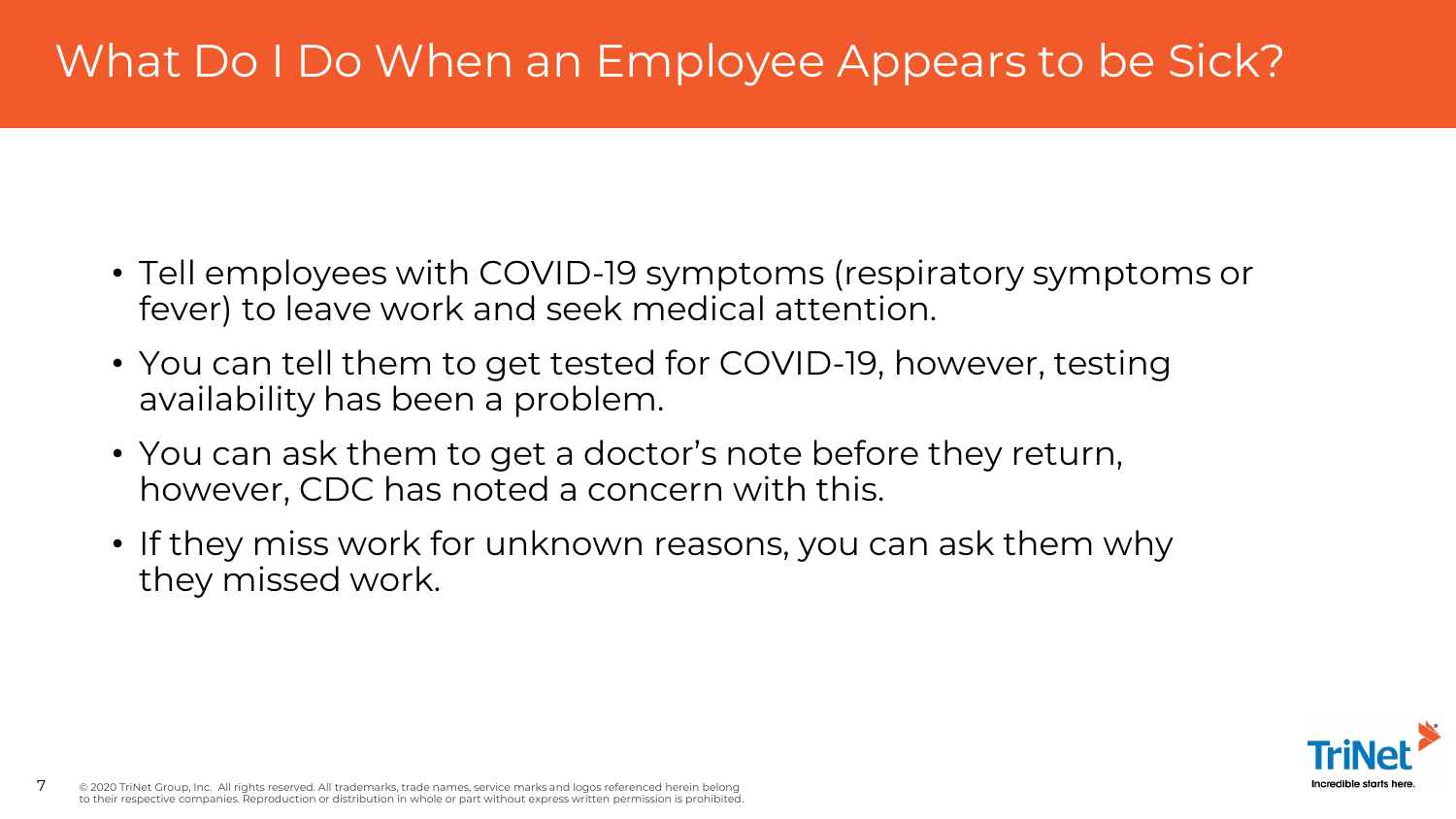# What if I Have an Employee Who Has a Diagnosis of COVID-19?

- Send them home, and any employees who worked closely with them, for a 14-day period.
- Before the infected employee departs, ask them to identify everyone who worked in close proximity with them in the previous 14-days.
- Do not disclose the identity of the affected employee.
- Have a cleaning company undertake a deep cleaning of the location.
- Inform building management if you work in a shared office building.

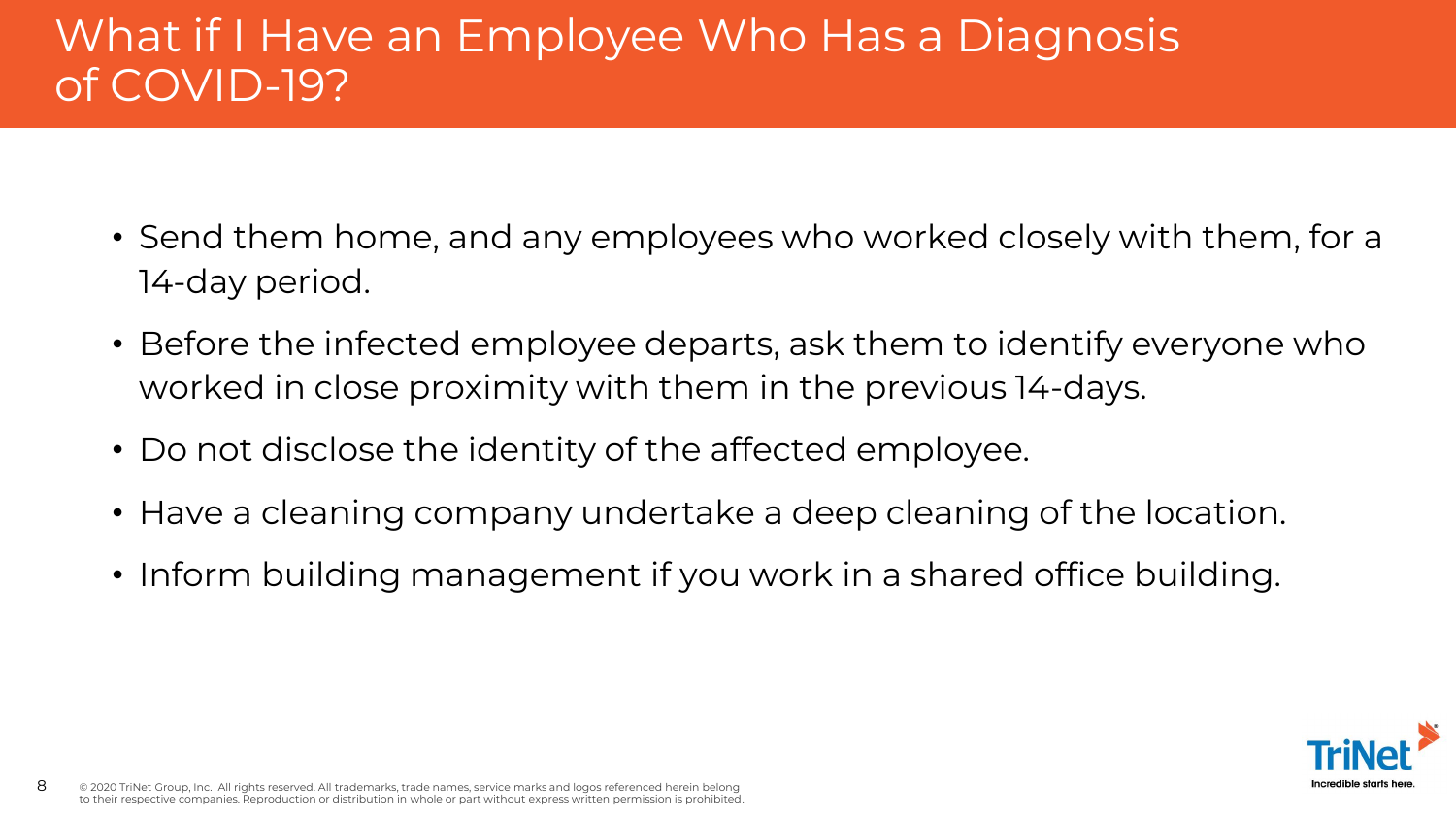### Can I Make People Work From Home? Should I Have Rules for WFH?

- You cannot make employees work from home, but you can tell your employees that working from home is the only option if they want to work.
- WFH policies and procedures are imperative, including:
	- Who can work from home?
	- When will they be required to be on-line or available for calls?
	- Other restrictions on activities while WFH?
	- Will there be remote meetings? Scheduled or impromptu?
	- How will WFH expenses be reimbursed (state law issues)

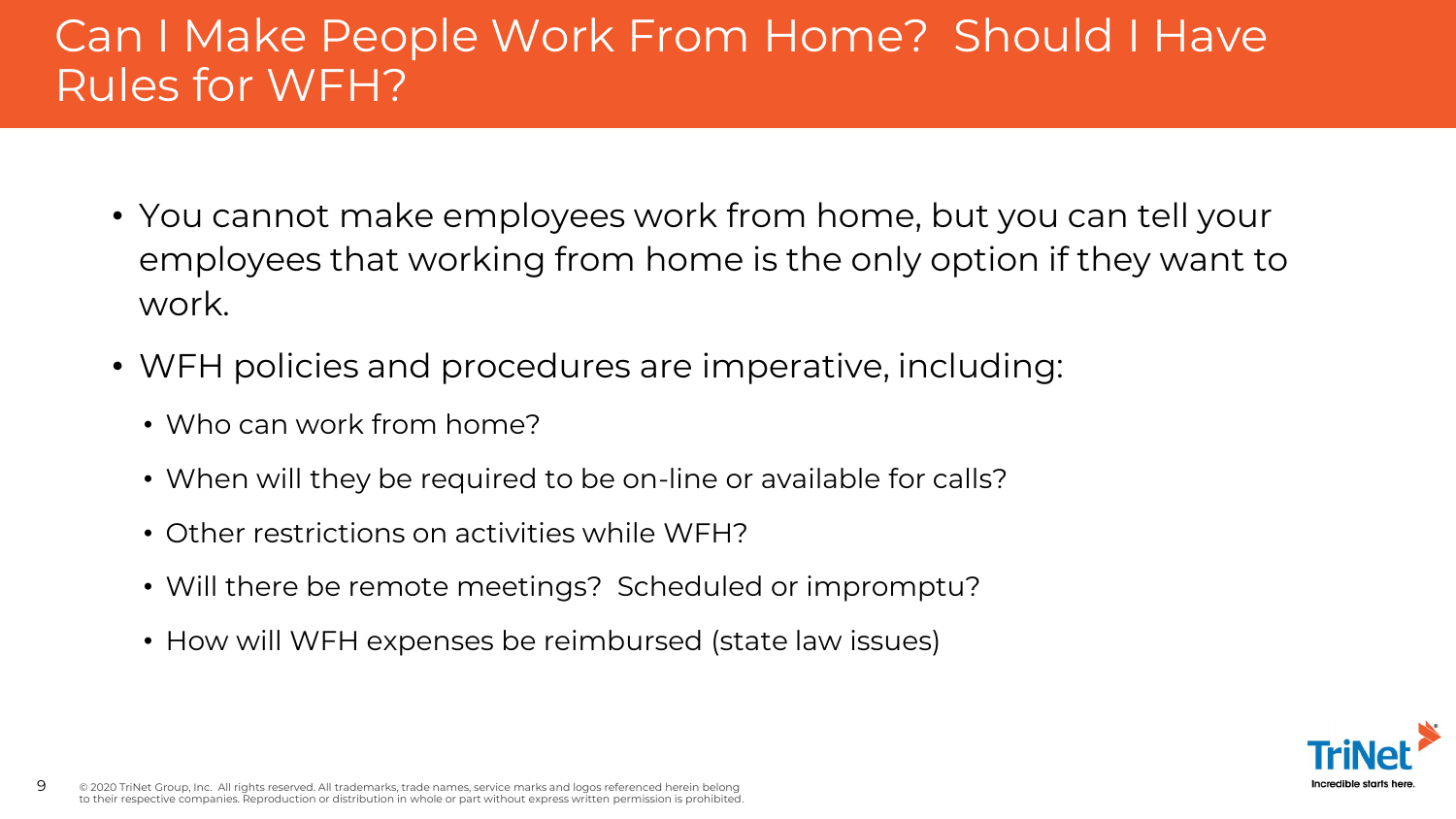# What if an Employee Refuses to Work for Fear of Getting Sick?

- Employees are only permitted to refuse to work if they are in imminent danger, and the average workplace does not present an imminent danger.
- Certain types of travel and healthcare environments might present an imminent danger.
- There are possible NLRA implications if employees refuse to work to protest working conditions.

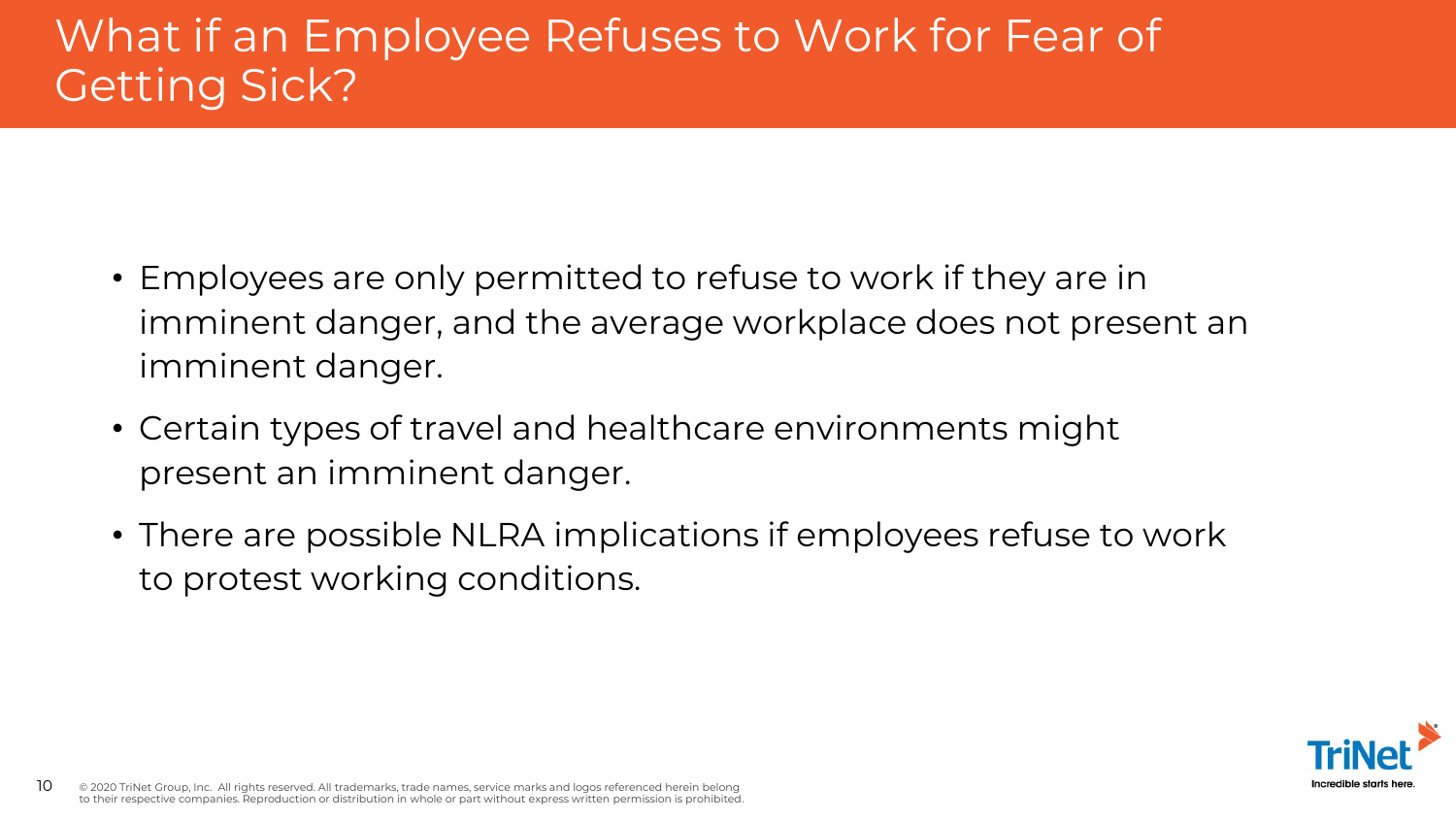# Should I Make High Risk Employees Stay Home?

- Sending older and disabled workers home to avoid exposure presents discrimination issues.
- You can encourage them to work from home and refer them to the CDC guidelines for information regarding risks unique to them.
- You cannot prevent them from working based solely on a protected category, such as age or disability.

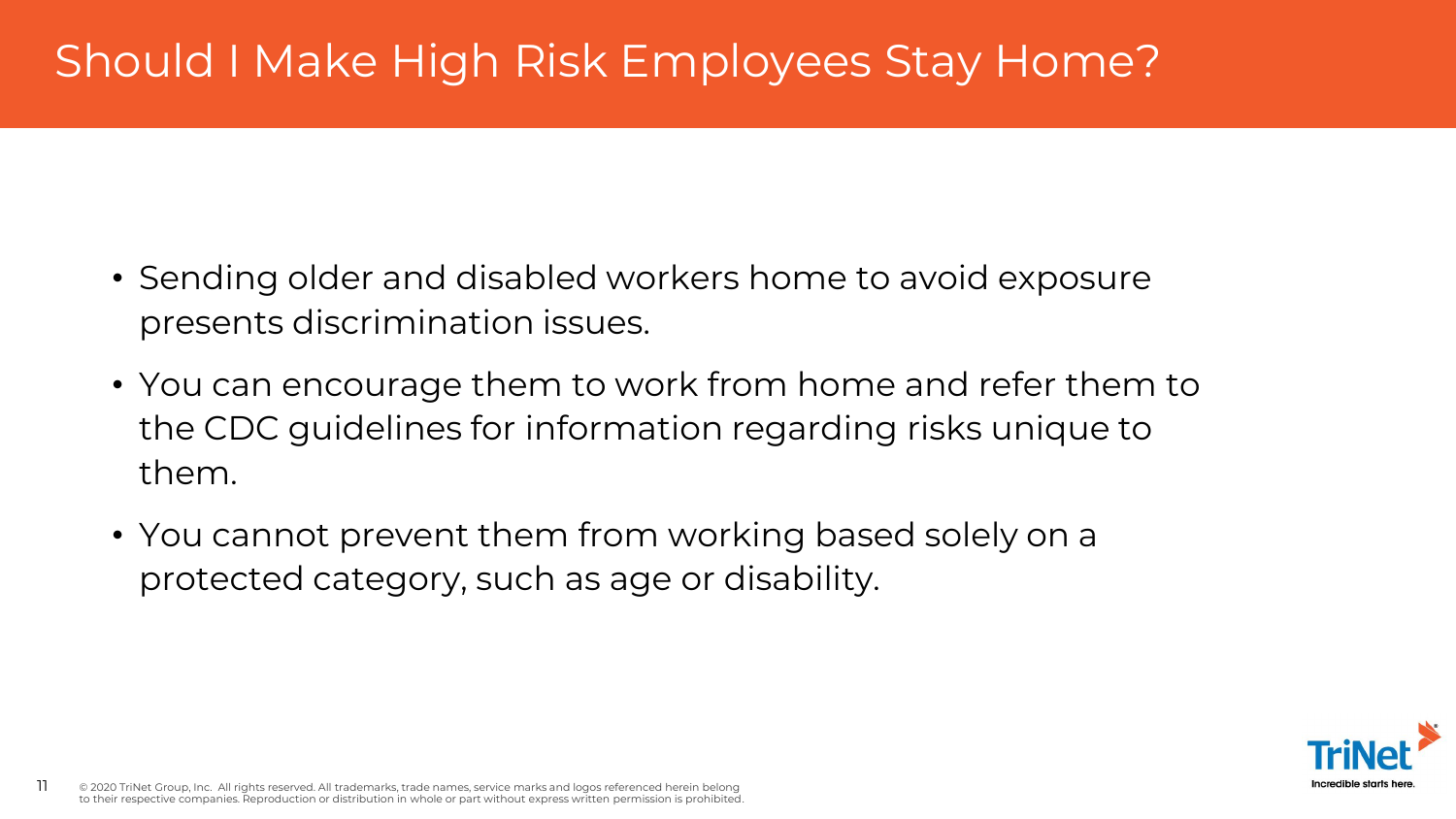## What Do I Do With Employees Who Want to Wear Masks at Work?

- WHO has stated that only employees treating someone infected with COVID-19 need masks.
- If an employee comes to work with a mask, ask them why they are wearing it.
- If they are wearing a mask because they have symptoms such as fever, runny nose, or cough, send them home immediately.
- If they have no symptoms, educate them on the fact a mask will not be of benefit to them, and is likely causing concern in the rest of the workplace.

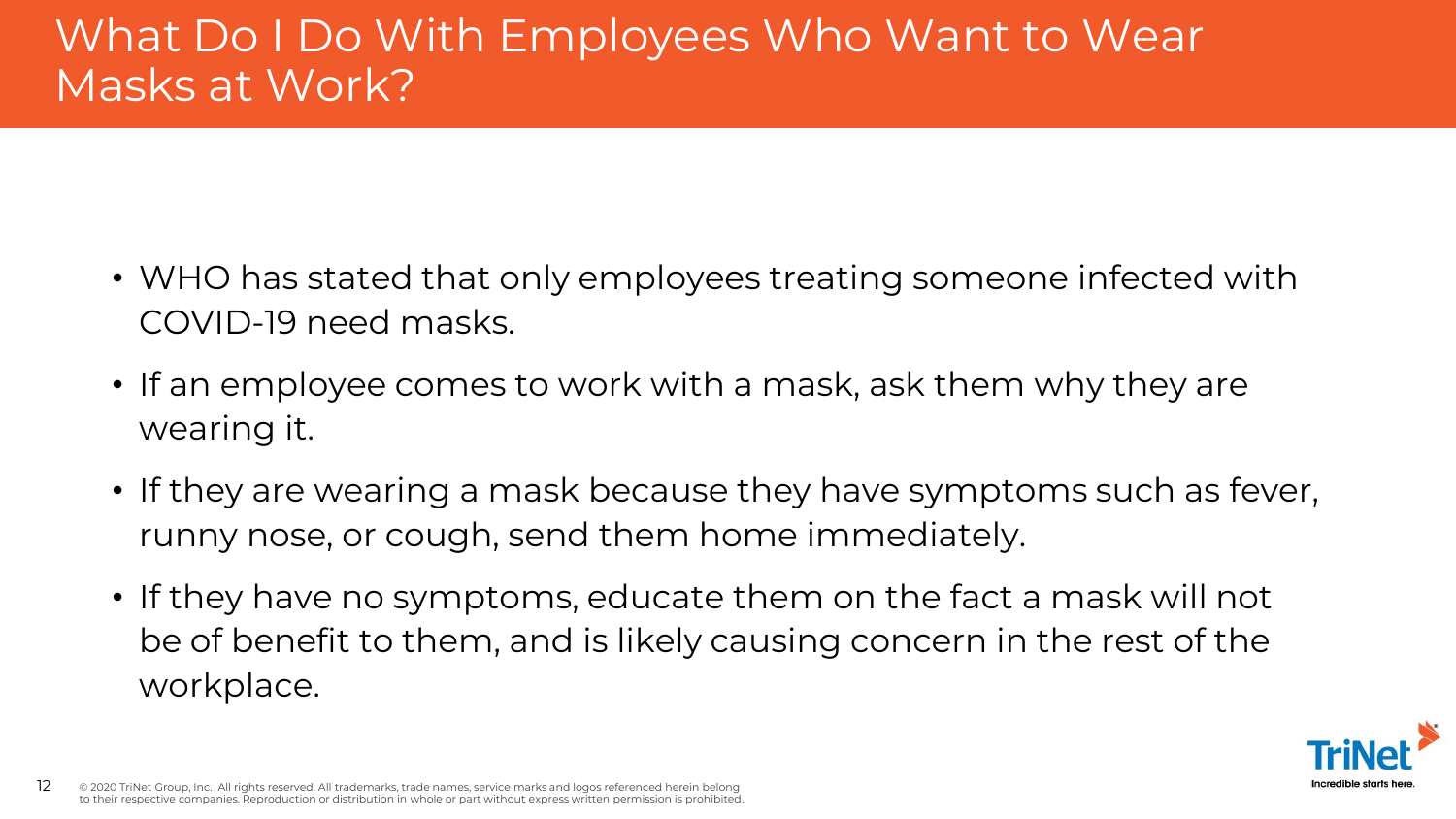# Is Time Off for COVID-19 Protected Leave Under FMLA, ADA, etc.?

- FMLA and state equivalents will apply to employees who are out due to illness, but not to an employee staying home to avoid becoming ill except to extent Federal legislation expands FMLA.
- The ADA likely would not cover someone with COVID-19 unless they had underlying health conditions or you regard them as disabled. However, a state equivalent of the ADA might apply.

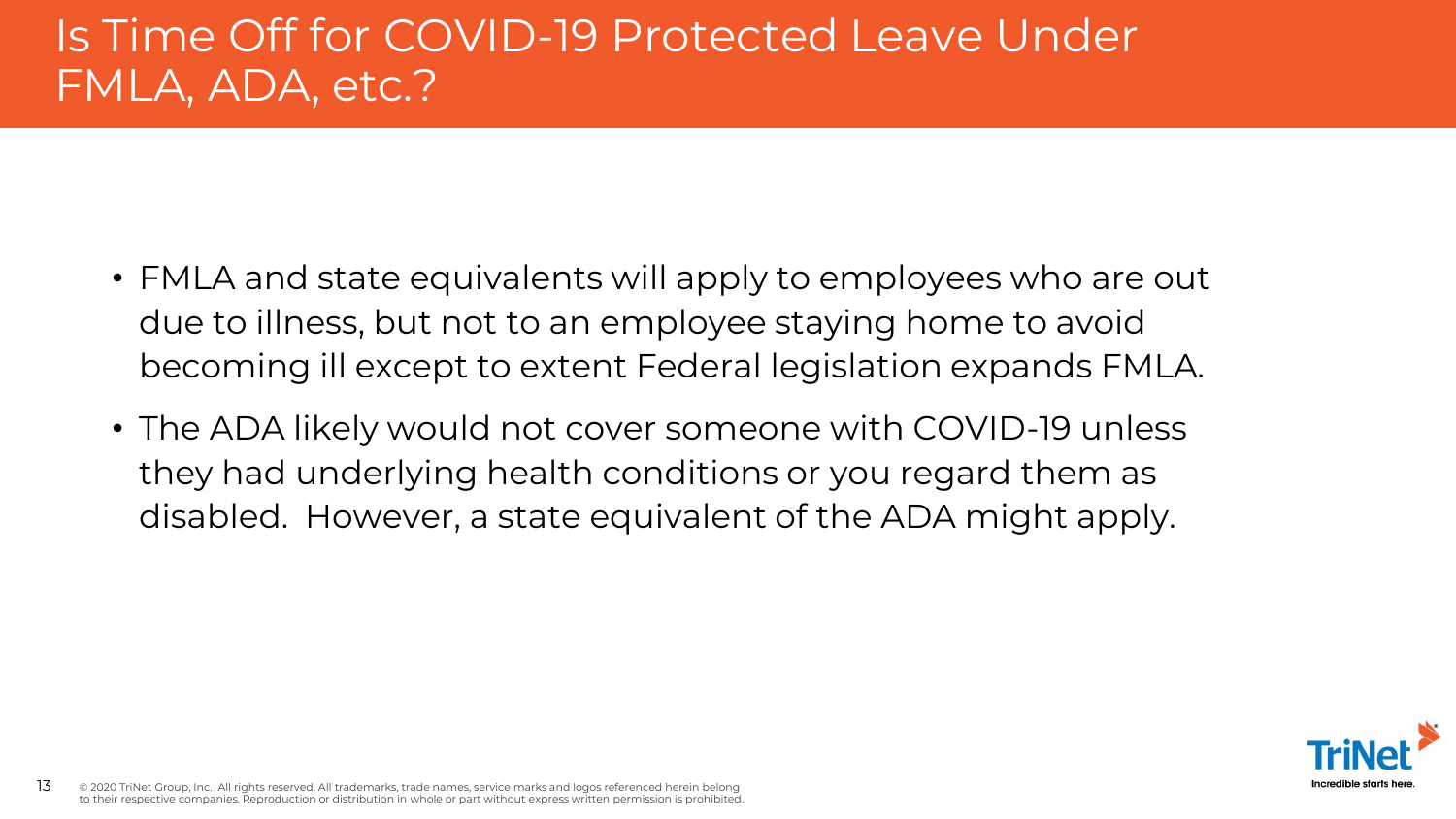# What Compensation Issues Arise From Shutting-down Temporarily?

- You likely do not owe wages to hourly employee during a shutdown, other than paying mandatory (*i.e., required by local, state, or federal law*) or earned paid leave benefits.
- However, salaried exempt employees may present some unique requirements, as will employees working a fluctuating workweek.
- Complications arise from employment contracts, collective bargaining agreements, and state wage laws.

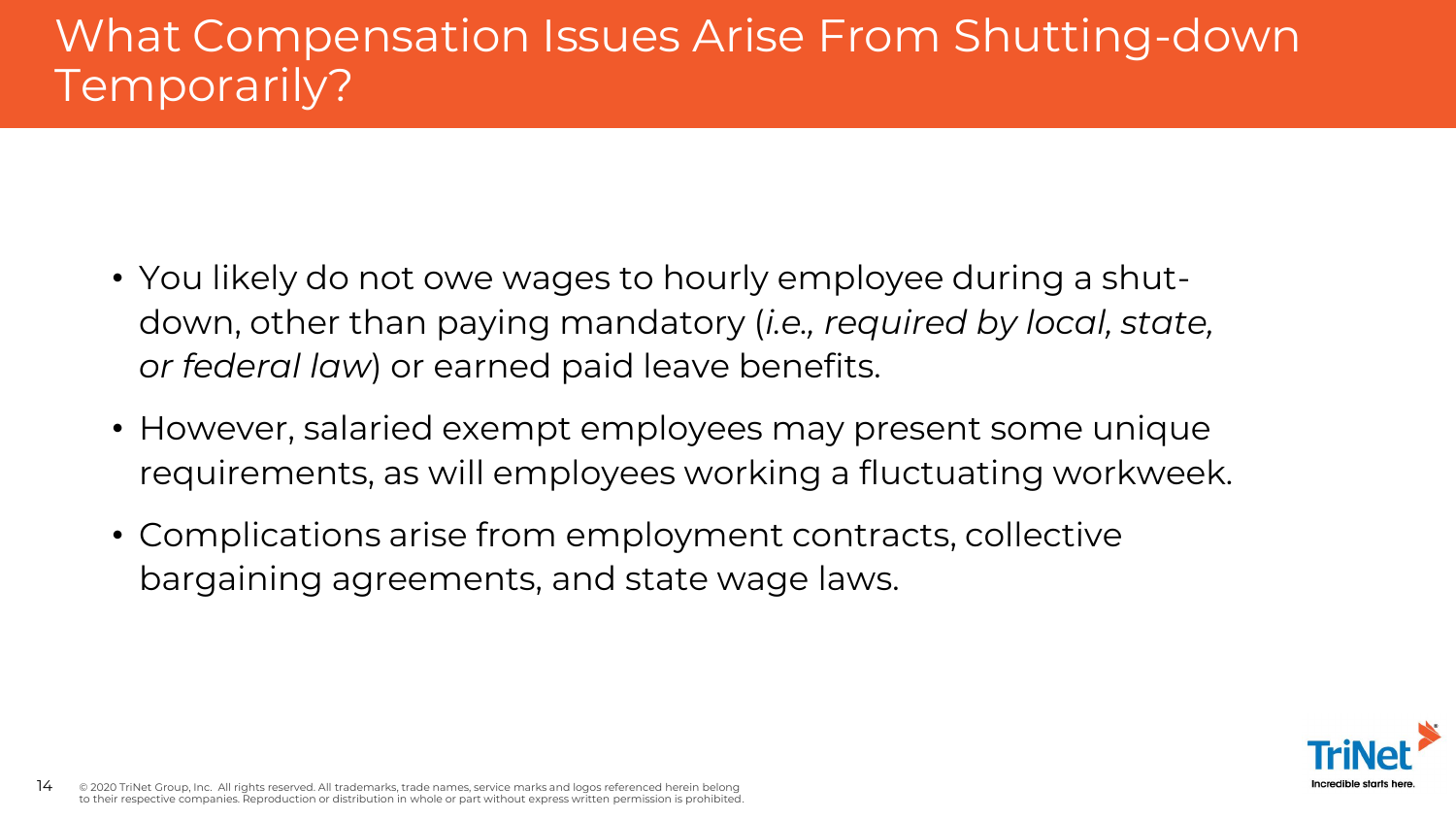- Yes, under Federal law, but possibly not under state laws.
- States with mandatory sick pay requirements may not permit employers to force employees to use their sick time.
- Likewise state vacation/PTO laws may restrict what employers can force employees to do with vacation/PTO.
- Practically speaking, most employees will want to use their sick, PTO, and vacation time, and to the extent your business can support it, you should be flexible with requests.

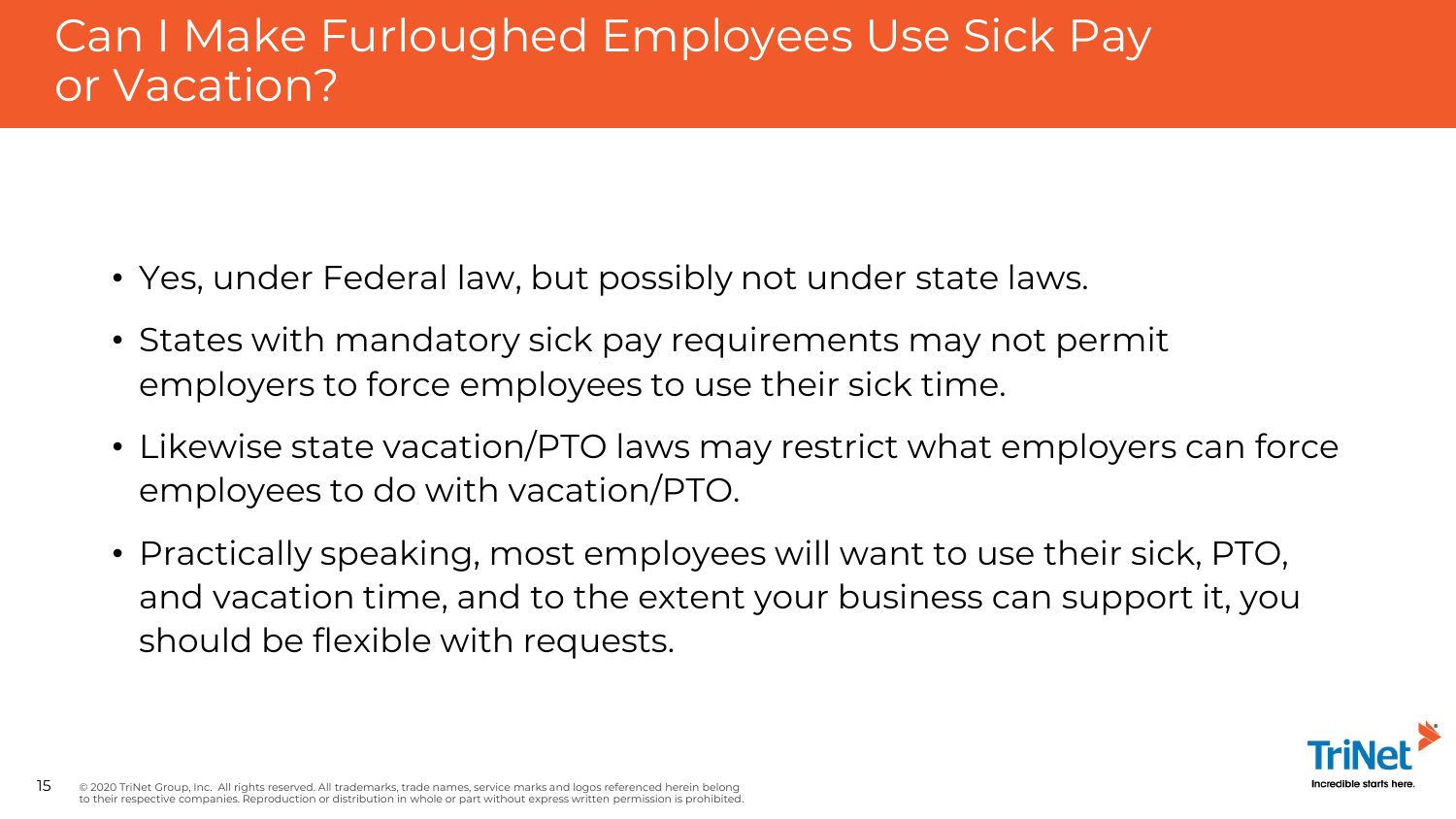# Are There Notice Requirements if I Shut-down or Furlough Employees?

- WARN Act only applies if you have 100 or more full-time employees.
- WARN covers layoffs lasting more than six months, and it contains exceptions for layoffs caused by unforeseen business circumstances.
- However, state law may be different.
- California does not have unforeseen business circumstances exception, and it does not limit notice to longer layoffs.
- Give notice if there is any doubt about whether it is required, even if notice is late.

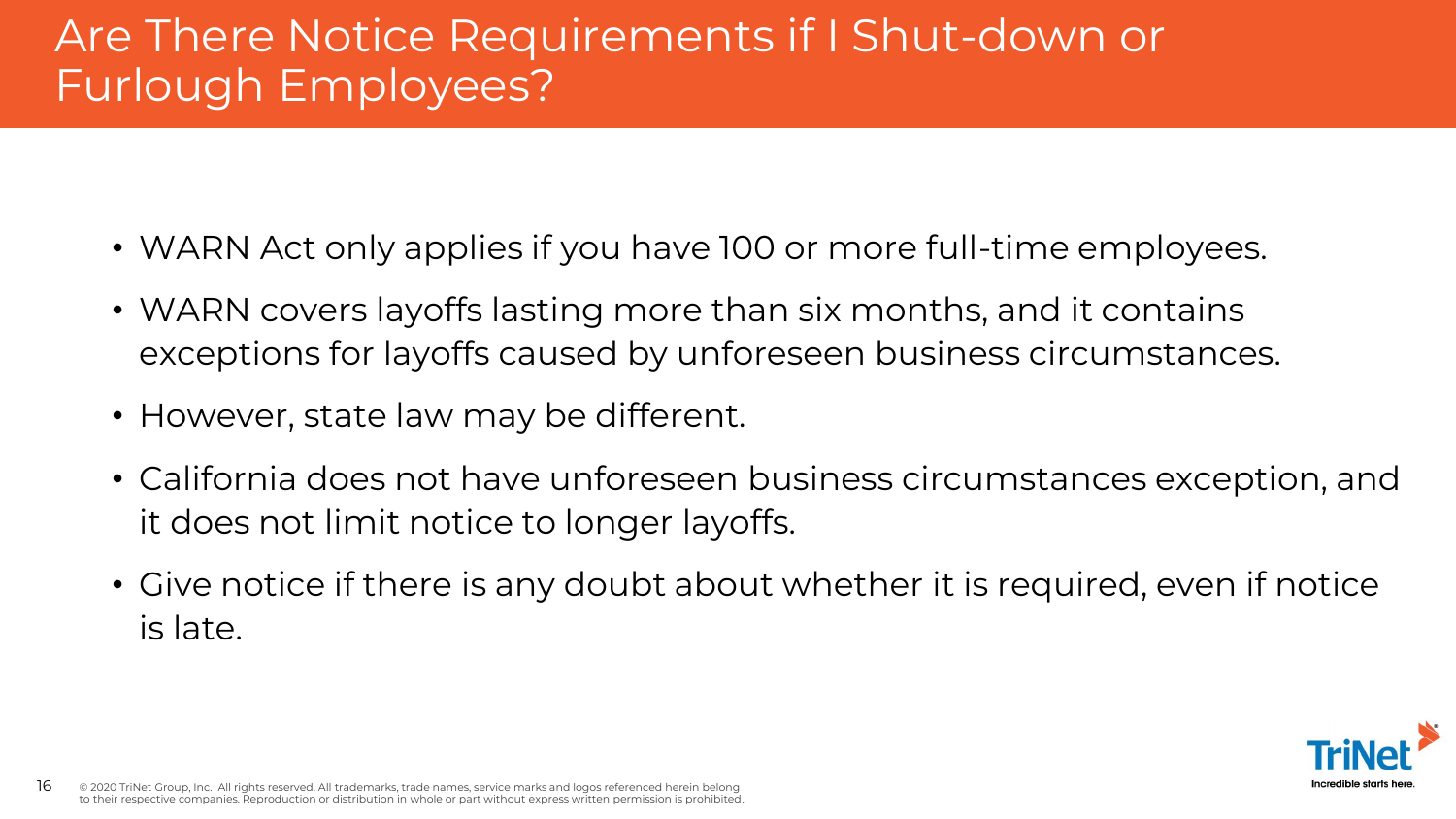### Can I Make Temporary Changes to Policies to Adapt to COVID-19?

- Yes, so long as the changes are not discriminatory and do not deprive employees of a guaranteed entitlement.
- Examples:
	- Allowing sick pay to be used to stay at home to avoid getting sick and not requiring a doctor's note to validate use of sick pay.
	- Other changes to PTO policies, such as allowing PTO advances.
	- Work From Home policies that are broader than existing policy.

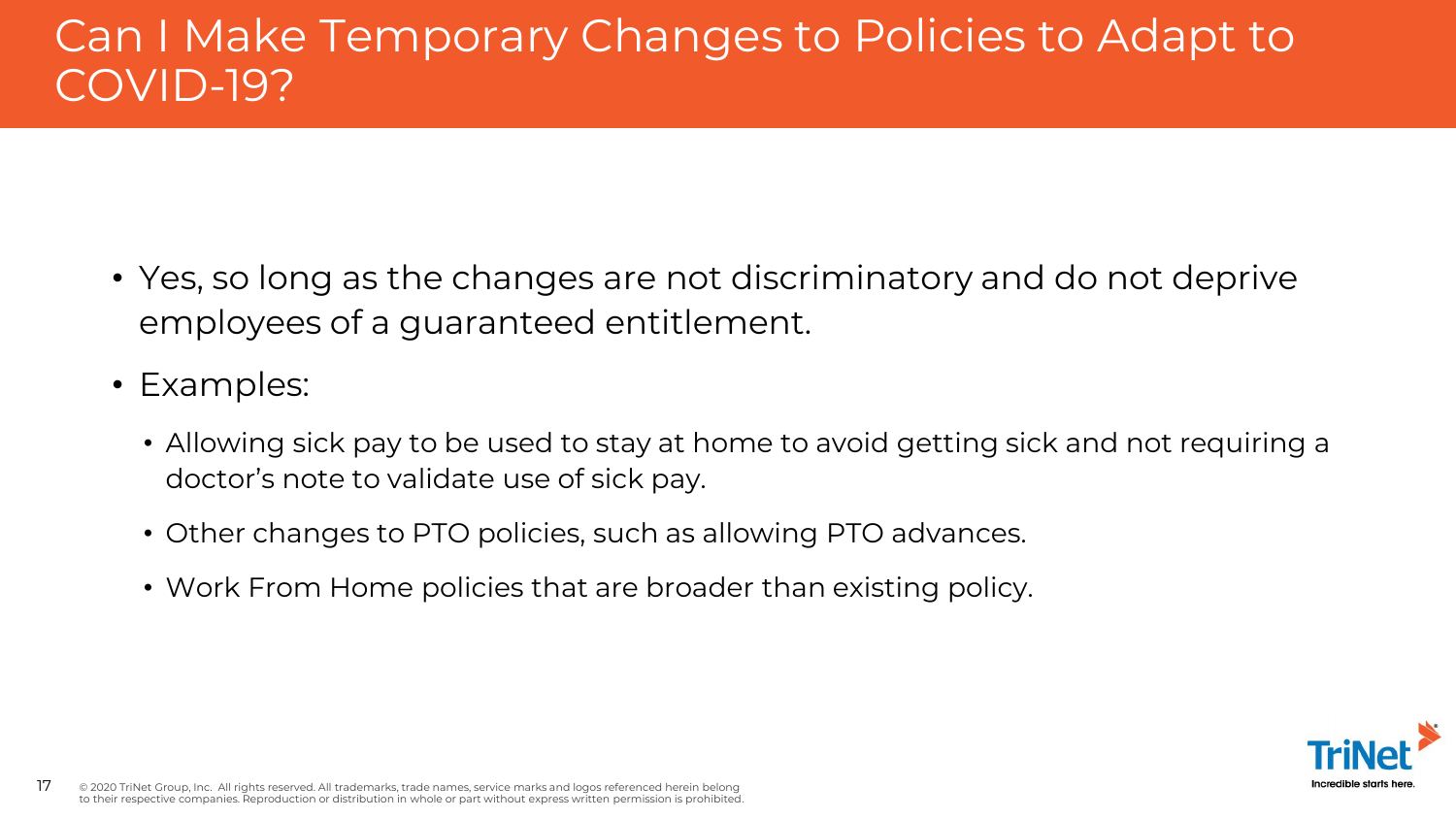## Can We Prohibit Employees From Taking Trips to Hot Zones on Personal Time?

- Not advisable, and it may violate state privacy laws to do so.
- This includes pregnant employees or those with a high risk of medical complications from exposure.
- When employees return from a risky environment, your ability to question them re: possible exposure is far greater when a pandemic has been declared.

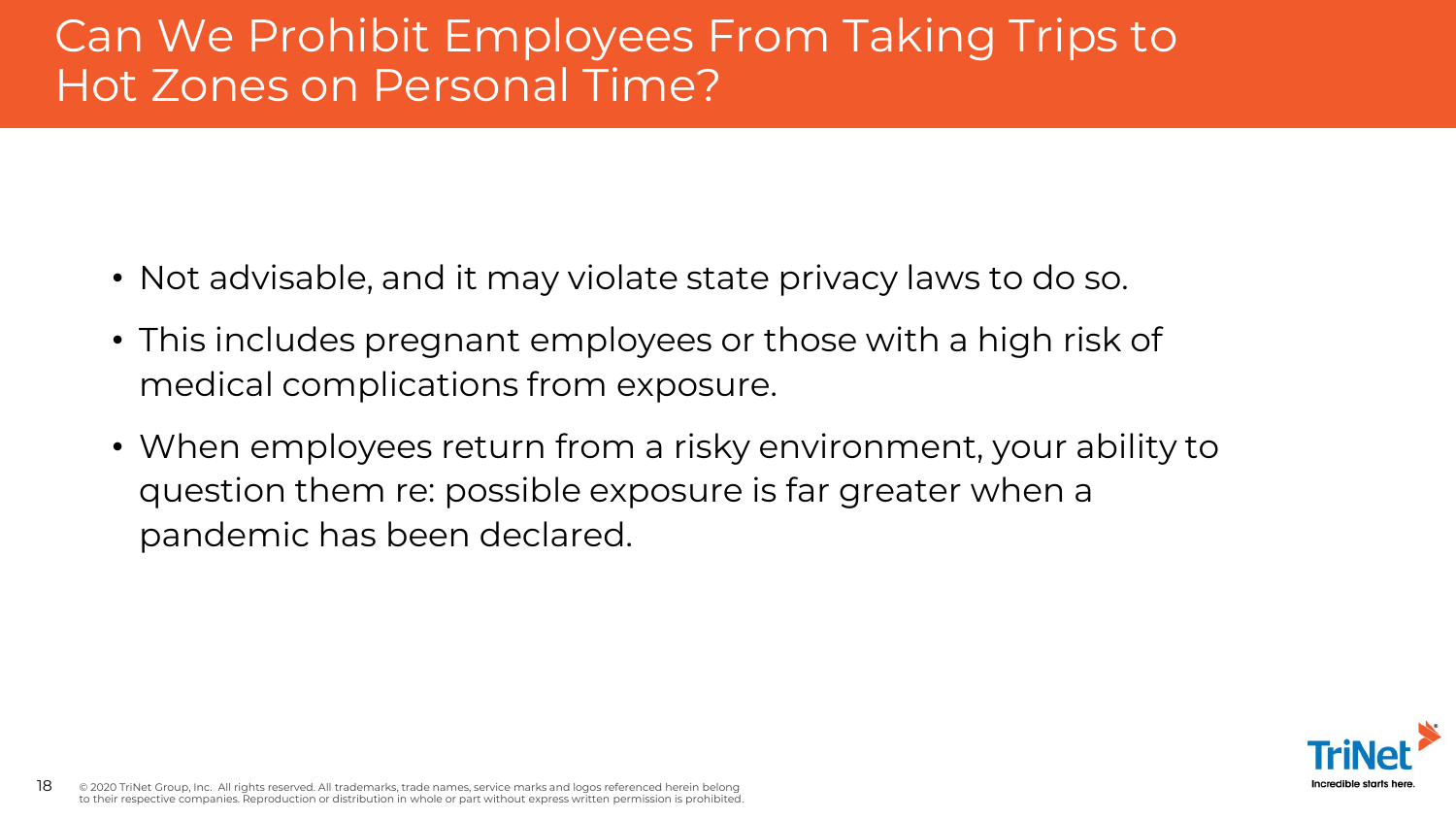# Do We Need to Report COVID-19 Cases to OSHA?

- No
- OSHA recently issued guidance indicating that employers must report instances of COVID-19 on the OSHA 300 logs.
- OSHA and state OSHAs have emphasized the importance of maintaining an Illness and Injury Prevention Program ("IIPP") that addresses infectious disease outbreak procedures.

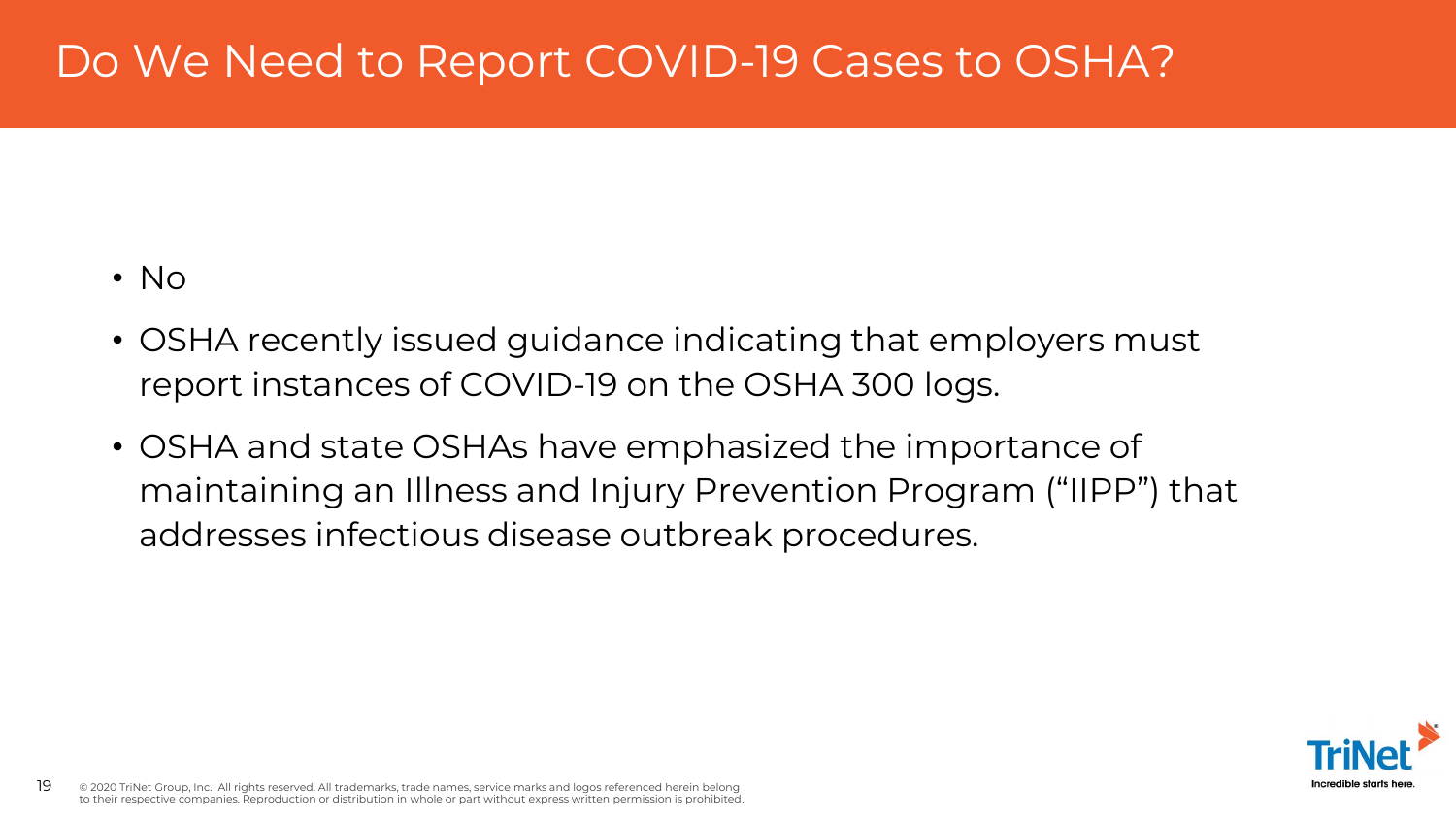# Is COVID-19 a Covered Condition for Workers' Comp?

- Maybe. The answer will depend on state law, the nature of the job, and the manner in which the employee was exposed.
- Generally, to be covered by workers' comp, the employee must show that they contracted COVID-19 in the course of performing their job and because of conditions peculiar to their work.
- However, states may relax these rules to make it easier for workers to claim workers' comp.

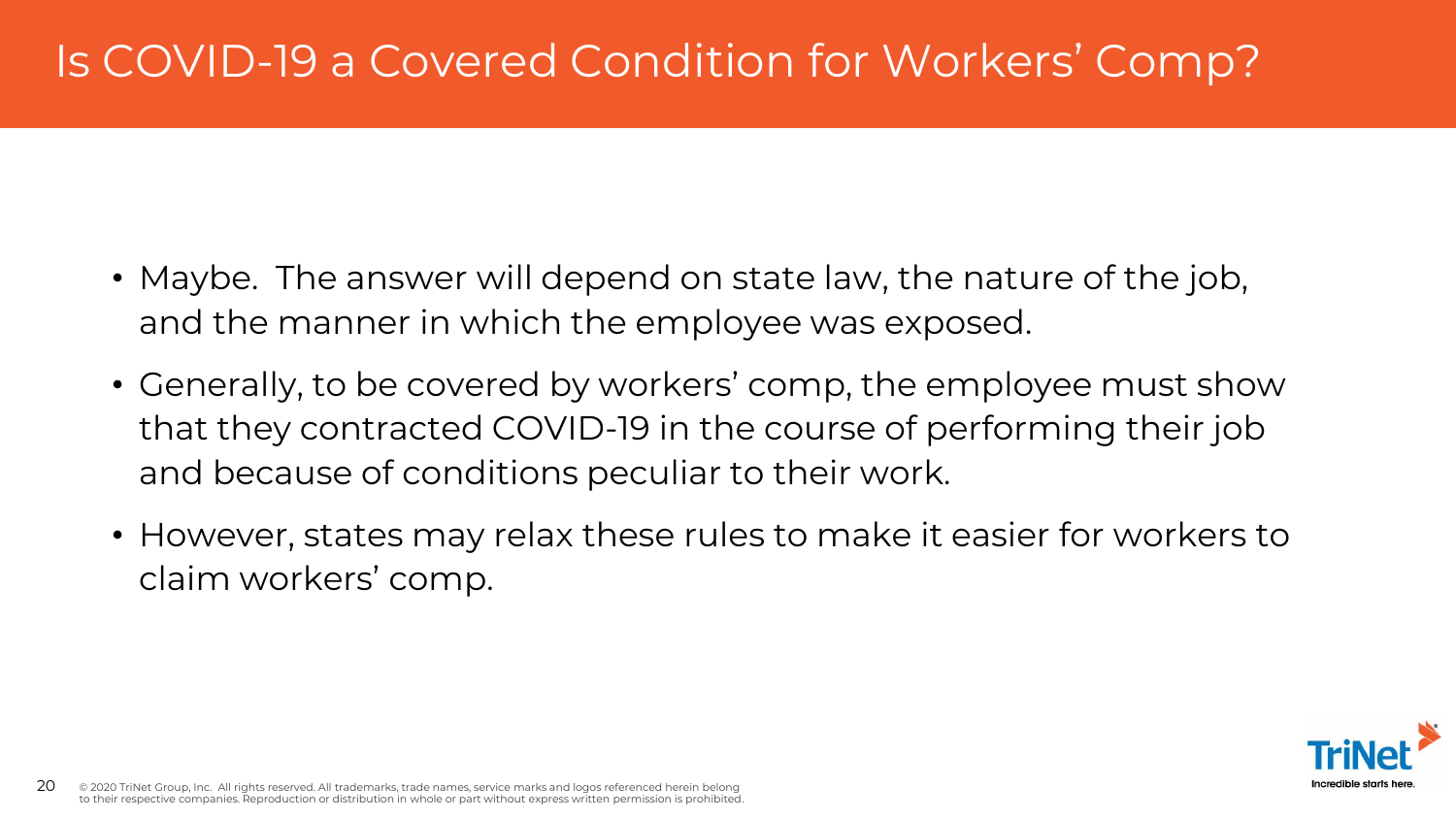# Does Health Insurance Cover Testing And Treatment?

- Most health insurance plans will cover testing and treatment.
- The question of whether co-pays and deductibles apply is a fast moving subject with Federal and State regulatory activity.
- Some states require testing to be covered without cost to insureds.
- Federal law may require the same once Federal legislation is finalized.

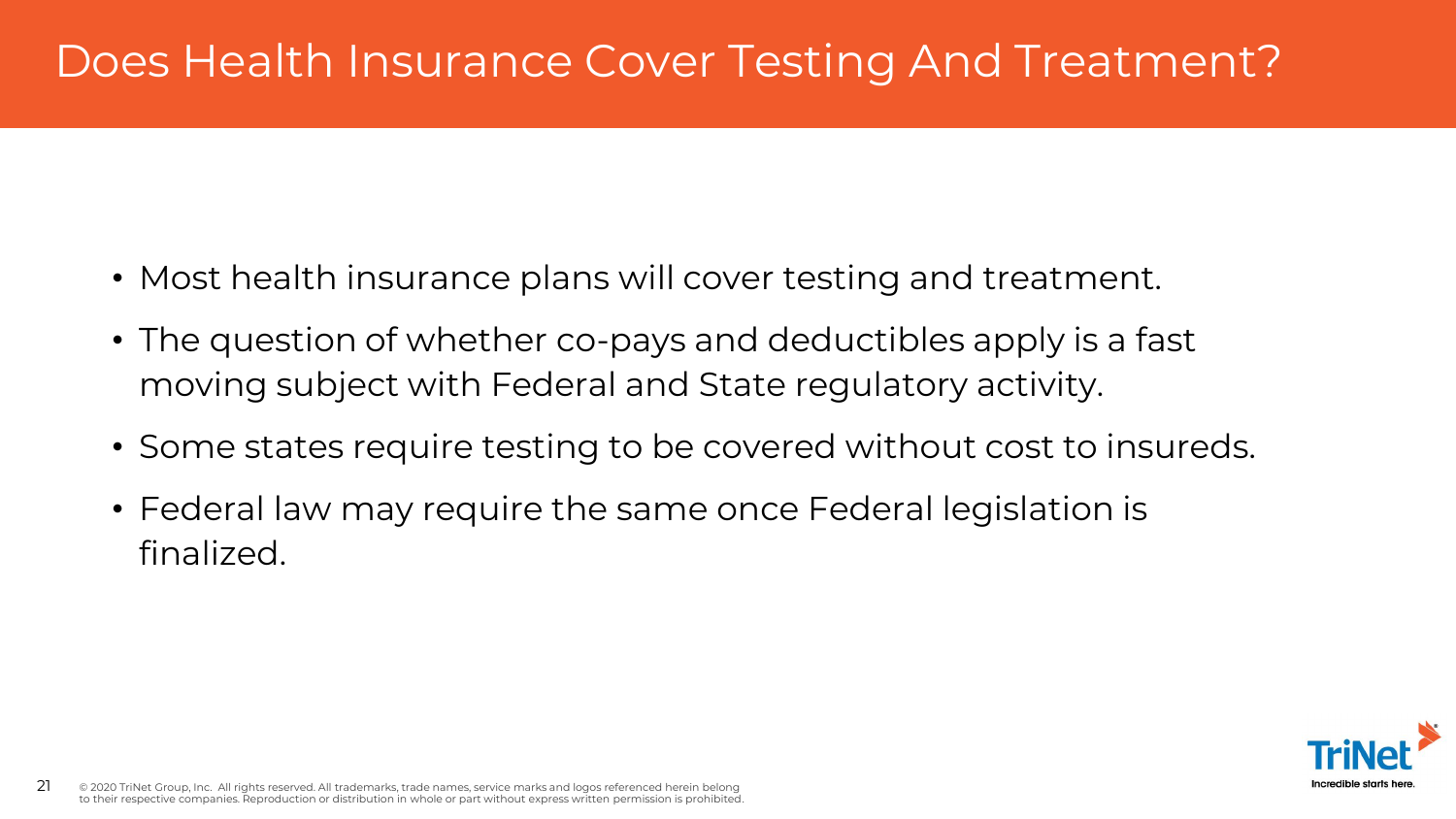## Webcast Replay

• Webcast replay will be available at:

trinet.com/webinars/how-smbs-can-prepare-for-the-impact-of-covid-19